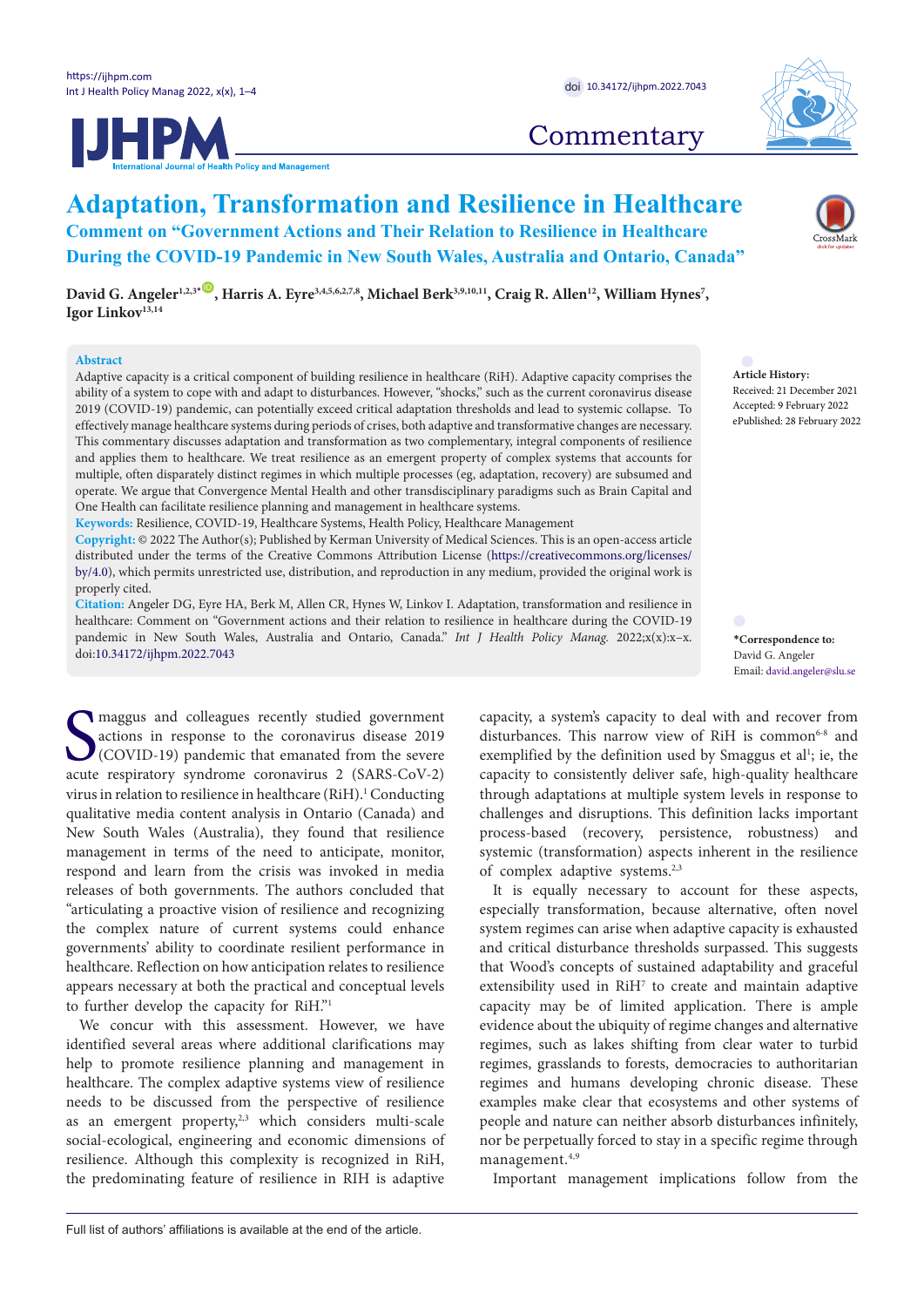capacity of complex adaptive systems to exist in alternative regimes. Alternative regimes are often irreversible and deleterious for human well-being and livelihoods due to limited provisioning of goods and services (eg, food, medicines, and supply chains).10-12 Frequently, costly and inefficient reactive management can then only mitigate but not restore degraded regimes to a more desirable regime.4 Also, management, even if well-intended to support human needs, can paradoxically erode adaptive capacity to an extent that a regime shift becomes inevitable.<sup>13</sup> Consequently, a system flips into an alternative regime with substantially different structures and functions relative to the previous system.3

System collapse and reorganization to an alternative regime often occurs when management focuses on optimizing one system variable, such as agricultural productivity. Such  $command-and-control management<sup>13</sup> is also reminiscent$ of actions currently taken by many governments to handle the COVID-19 pandemic. That is, stringent measures such as repeated, prolonged lockdowns with the sole objective to protect healthcare systems against collapse may erode the broader socio-economic system, leading to potentially severe repercussions – reducing demand, employment, and social engagement while increasing mental health disorders, distrust, social polarization and revolt, and inequalities. In the information domain, misinformation, conspiracy theories, and the resulting resistance to scientific, evidence-based efforts to mitigate the crisis (anti-vaccine movement) may reinforce and aggravate the situation.

The current COVID-19 crisis is an example of the high uncertainty associated with the complexity inherent in social-ecological processes. There is false confidence that we can control system processes, manifested by fundamental unknowns and radical uncertainty; that is, whether humanmade systems and nature are genuinely able to adapt to a world stricken by unpredictable disturbances or whether collapse and the emergence of alternative regimes is inevitable. The pandemic shock was unavoidable but novel and its duration is still too short to ascertain if regime shifts have already occurred or if social-ecological systems are currently in a phase of reorganization that may eventually stabilize in a new local, regional or global social-economic-cultural-ecological system in which healthcare systems are embedded. It is also impossible to predict how the COVID-19 or similar sudden, global shocks will affect human livelihoods and well-being in the long run. Interactions with the compounded disturbances arising from climate change (for instance, food insecurity, mass migration, sea-level rise, extreme weather events) can have catastrophic consequences for humanity that may "dwarf "14 the impacts of the COVID-19 pandemic. Increasing evidence already points to a demise in human (mental) health because of such complex change.<sup>11,12</sup>

The proverbial "new normal" suggests that regime change is at least considered implicitly in the discourse across sectors of societies since the onset of COVID-19. This implicitness is also evident in Hollnagel's<sup>6</sup> anticipation criterion of resilience used in RiH that considers probabilistic modes that extrapolate past trends to a vision of the future. This anticipation mode

is implicit in that it fits the notion of single and alternative regimes or adaptation and regime change without necessarily mechanistically discerning these resilience aspects. However, Hollnagel's realistic anticipation mode explicitly invokes transformation, the purposeful erosion of a less desirable regime to enable the emergence of a more desirable regime. It acknowledges that novel futures can differ fundamentally from the past and that such futures may pose entirely new challenges for societies.1,6 This anticipation mode of resilience deserves more serious consideration in RiH planning and management because it exemplifies non-stationary thinking (both the dynamics and the bounds of a system change, often non-linearly and irreversibly) opposed to a stationary, equilibrium-based perspective on complex systems change, which is inherent in adaptive capacity. It also implies that both adaptation and transformation will be required simultaneously and at different scales (eg, individuals, societies) at different times and in different subsystems (eg, economy, policy) of a social-ecological system.

There are fundamental unknowns inherent in nonstationary change, which are pervasive, and crucial but impossible to account for, and thus often ignored in resilience, specifically transformative, management. The "unknown unknowns" form the kernel of uncertainty. They embody a knowledge domain that is beyond current human cognition yet contains "hidden solutions" that may eventually help to navigate complex situations. However, any attempt to define and operationalize what we do not know that we do not know is a "contradiction in absurdum."<sup>15</sup> This highlights that any clear prescriptive solution including for instance the creation of fail-safes and back-up arrangements necessary for resilience management are highly uncertain and likely not efficient. However, the current COVID-19 pandemic exemplifies how the political and public need for certitude runs counter to the uncertainty that governs complex systems dynamics. Assuming certitude gives a false, misleading and dangerous sense of security, which is evident in many elements of the COVID-19 crisis.

The pandemic is a clear case highlighting the difficulty to envision, identify, and cope with societal challenges and change. Western societies that have increasingly primed individualism, materialism and linear economic growth over recent decades have so far not consistently put humanity on a path of sustainable development through goal-oriented problem solving. On the contrary, ongoing environmental challenges and intensifying social-ecological problems exemplified by an increasing mental health pandemic with unprecedented impact on societies, economies and healthcare systems continue unabated. In the face of such complexity, scenario planning to create different visions of the future is helpful. Recognizing the limitation of siloed scientific, political and economic approaches for solving vexing, wicked socialecological problems, such as pandemics and climate change, new scientific paradigms are emerging that can facilitate scenario planning.<sup>16</sup> For instance, Convergence Mental Health<sup>17</sup> and Brain Capital<sup>18</sup> are transdisciplinary paradigms which consider environmental, social and governance factors from the neural to cognitive to policy levels for brain health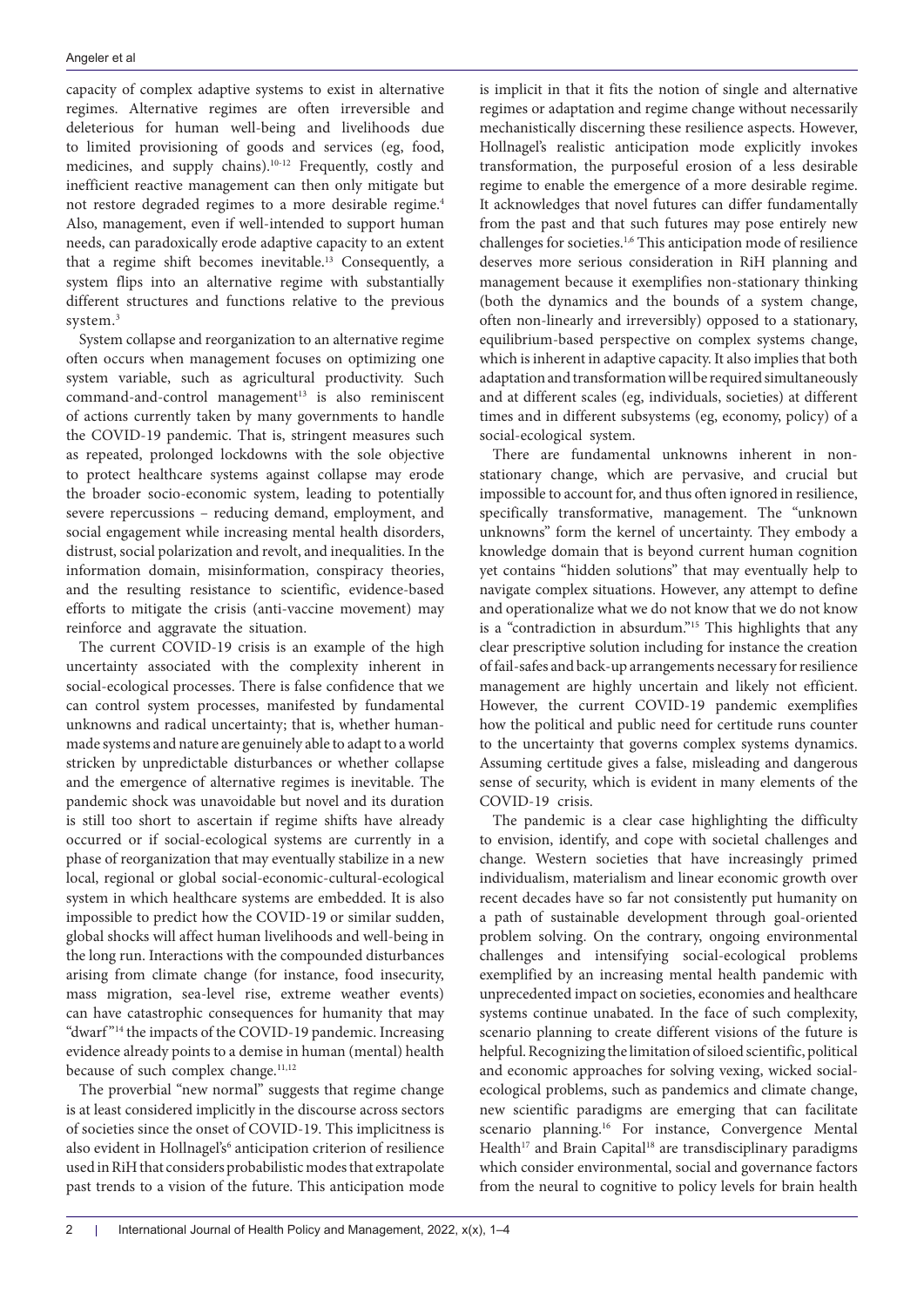and the development of preparedness and coping/resilience mechanisms to improve mental health. These paradigms have strong potential for holistic and integral planning of a range of worst-case to best-case scenarios to navigate the contradiction absurdities inherent in complex social-ecological challenges. We advocate for transdisciplinary collaborations across cultures, sectors of societies and scientific disciplines because innovation that forms the basis for progress and problem solving takes place at the intersection of disparate expertise areas and life experiences.<sup>19</sup>

It is time for societal transformation to meet sustainable development goals, especially as they pertain to human health systems. We conclude with a model that could inform scenario planning for RiH [\(Figure](#page-2-0)).

This model suggests that realistic scenario planning needs to consider RiH as an integral but not isolated domain of complex social-ecological systems. That is, sustainable and resilient healthcare systems transformation can likely only occur with the transformation of higher system-level entities such as economies and governance. This suggests that current approaches to RiH management, despite accounting for system complexity, will be likely insufficient and ineffective for achieving sustainable and resilience healthcare systems in the long run. Resilience by design (eg, endogenous reallocation of resources in medical systems, creation of redundancies in infrastructure structure and services [ie, intensive care beds, medical equipment]) and resilience by intervention (eg, stockpiling sensitive equipment, government mandates on health and production, expertise diversification and mobility of healthcare personal) in response to a pandemic or other disturbances will need to be accompanied by transformation in social dimensions (eg, understanding of resilience by institutions and the lay public through targeted outreach and science advocacy). Also, economies moving towards more circular and biofueled models need to consider a reshaping of private and public funding of healthcare, for instance, through philanthropy, non-for-profit organizations or angel investors.17 RiH and more broadly social-ecological systems transformation needs to ask questions about which steps are necessary to take as a function of science-based predictive models of potential futures with novel envisioned socialecological disturbance regimes, such as conflicts arising from resource scarcity and the consequences for healthcare of such conflicts. There is likely no one-size-fits-all approach to scenario planning given different social-ecological contexts. Consider, for instance, a relatively simple example of hurricane-prone areas where the increasing frequency and severity of extreme weather events due to climate warming puts healthcare facilities, and other urban infrastructure, at high risk. In this case, rebuilding facilities after storms seems the least resilient option. Scenarios envisioning, for instance, the construction of healthcare installations below ground may facilitate transformation towards a more resilient future. There are also more complex and challenging situation, such as the interaction of prolonged heat waves causing thermal stress and forest fires leading to air contamination and respiratory problems that put pressure on healthcare systems. The need of excessive energy for air conditioning can result in blackouts due collapsing grids and put further strain on societies and healthcare systems. In such a case scenario planning faces the difficult mission to find energetically and psychologically feasible strategies that allow for the provisioning of clean air and optimal temperatures for potentially large communities during such extreme events.

<span id="page-2-0"></span>It is clear that crises provide learning opportunities that can be translated into scenario planning. For instance, in some countries employment models with limited access to social security of care givers, very often with an immigrant background, have proven disastrous in terms of fatalities in geriatric asylums due to the introduction and spread of



**Figure.** Theoretical Model Demonstrating Transformation of Unsustainable Societies and Embedded Healthcare Systems to a More Sustainable Anthropocene for Humanity Through Scenario Planning. The model is meant for demonstrating the complexity related to transformative change. The potential for transdisciplinary approaches (Convergence Mental Health, One Health) is therefore not exhaustive.